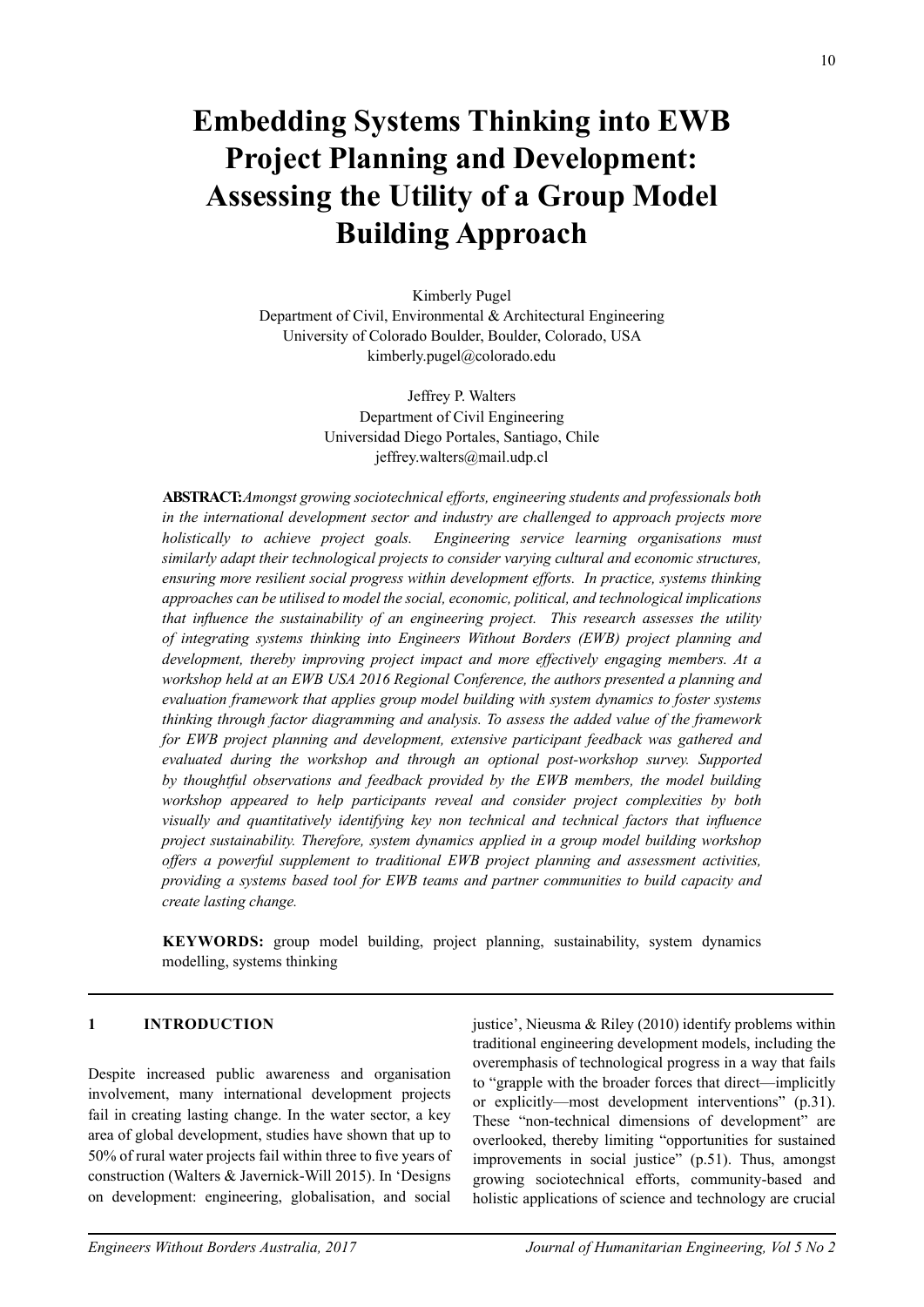in ensuring sustainable development (Lucena, Schneider & Leydens 2010).

Over the past decade, the emergence of service learning (SL) organisations within universities, such as Engineers Without Borders (EWB), reflect a growing movement in sustainable international development. From SL experiences, engineering students gain global perspectives and engage in "real world" problems unlike standard coursework, whilst working within complex and lowresource contexts. In professional practice, humanitarian engineering applications toward corporate social responsibility can increase the social and environmental sustainability of industry and engineering firms. Additionally, working in a global, cross-cultural context has been identified by industries as a valuable strength for engineering students (ASME 2011; Amadei, Sandekian & Thomas 2009; Chan & Fishbein 2009; Berg, Lee & Buchanan 2016).

Unfortunately, despite efforts toward building a more socially responsible profession, the true impact of SL experiences within humanitarian engineering has been questioned by recent literature. In 'A Methodology for Exploring, Documenting, and Improving Humanitarian Service Learning in the University', Berg et al. (2016) argues that amongst increased academic impact for the students, it is unclear whether SL activities truly provide "clear benefit to the communities involved or if those communities are being exploited in the pursuit of better education for the privileged" (p.6). Additionally, the long-term functionality (i.e. sustainability) of EWB development interventions has come into question. In a study conducted by EWB USA (2015), 202 completed projects were assessed to gauge project sustainability using three attributes of each system: high functionality, successfully performed maintenance, and adequate community capacity to sustain the project. Evaluation revealed that 9% of systems were non functional, 23% were not being maintained, and 12% of communities did not have the capacity to maintain the system (EWB-USA 2015).

To meet the need for improvements in EWB project sustainability, this paper evaluates a systems based project planning framework that can be used to strengthen EWB USA project planning and development activities by integrating systems thinking into the existing project planning structures, such as the EWB USA Planning, Monitoring, Evaluating and Learning (PMEL) framework (EWB USA 2014). The impetus for this approach follows the growing notion that international development projects are inherently complex, adaptive systems that require a holistic understanding of programmatic pathways toward positive community change (Amadei 2016; United Nations 2015; Neely 2015; Ramalingam & Jones 2008). The planning framework described in this paper, developed by Walters et al. (2017) uses group model building with system dynamics to foster systems thinking through factor diagramming and analysis. This study aims to build on Walters & Litchfield (2015) and Walters et al. (2017) by vetting their proposed approach with EWB practitioners. In the sections that follow, this framework, and the processes it contains, is briefly summarised and then is applied within a workshop conducted with a group of EWB USA student and professional team leaders. With the findings from this workshop, the utility of the framework is evaluated through critical observation of participant learning from the authors, as well as insights and perceptions from the participants collected in a post workshop survey. Finally, conclusions regarding the overall benefit of the approach and implications for future application within EWB USA and EWB-International are presented.

# **2 METHODOLOGY**

The planning and evaluation framework highlighted here is based on system dynamics modelling (SD), which was first established by Jay Forrester from the Michigan Institute of Technology (MIT) in 1961. Since then, the SD methodology has been applied to study many organisational, social, and technical interactions, most notably sustainable development (Meadows et al. 1972; Bossel 2007; Pruyt 2010; Hjorth & Bagheri 2006). This methodology utilises the development of qualitative and quantitative frameworks and models that evaluate the systematic interactions between and adaptations of technical, social, economic, and environmental factors that influence a particular outcome (Bossel 2007; Bagheri et al. 2010; Walters & Javernick-Will 2015) as well as the feedback mechanisms that emerge (Richardson 2011). Walters & Javernick-Will (2015) and Neely & Walters (2016) applied qualitative system dynamics modelling to assess the sustainability of rural water projects and demonstrated that using this approach can improve systems-based learning within the water for development sector.

A useful way to apply SD modelling techniques is within group model building (GMB) workshops, in which model building teams are guided through a series of steps to extract and shape group knowledge into informative qualitative and quantitative SD models (Vennix 1996; Luna-Reyes et al. 2006; Richardson 2013; Wolstenholme 1999). Within SD models, feedback loops emerge when circular causality takes place between factors (e.g., increase in global warming  $\rightarrow$  melting icecaps  $\rightarrow$  decreased solar reflectance from icecaps  $\rightarrow$  increase in global warming, and so on). Through the process of identifying, discussing, and even simulating these cyclical influences, it is possible to hypothesise the root causes of a particular outcome or system behaviour (Richardson 2011). Walters & Litchfield (2015) first applied the GMB technique to EWB project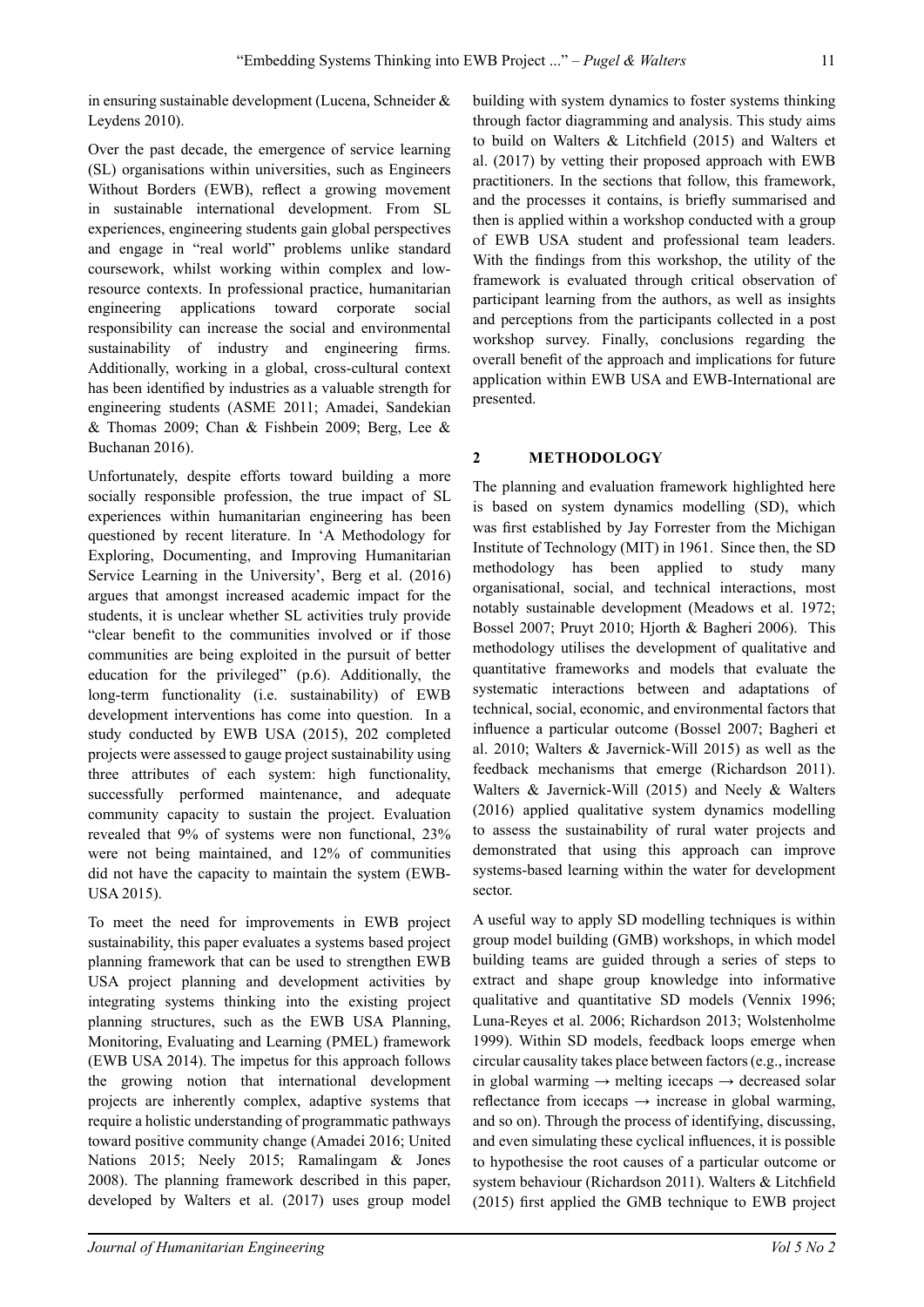

*Figure 1: Research plan overview*

planning with an EWB-USA team working on a rural water project in Peru. This study was later expanded upon by Walters et al. (2017), wherein they formally propose the workshop framework incorporated within the present study. These past works establish an overarching premise that through group modelling, factors and feedback loops can be utilised by EWB-USA team members and project stakeholders to gain insight into the interdependent interactions and pathways between technical and nontechnical factors that influence project sustainability.

#### **2.1 Research Context**

To further assess the utility of integrating a GMB workshop into the EWB project process, this paper conducts and evaluates a shortened version of the workshop structure proposed in Walters et al. (2017) with a group of over 30 EWB practitioners and leaders at the EWB-USA West Coast and Mountain Regional Conference in Las Vegas, Nevada on October 15, 2016. This conference is one of EWB USA's largest annual, multi-chapter conferences, gathering EWB USA staff, members, and professionals who are invested in the future direction of EWB projects. Such a broad assortment of conference participants – each with their own unique experiences, perspectives, and insights into EWB project delivery – presented a potent and trustworthy arena to vet the value added of a GMB approach. During the hour-long session, participants were first introduced to the GMB workshop agenda and given a brief synopsis of system dynamics modelling terminology and iconography. Then, participants were guided through a process of workshop activities (Figure 1), which included factor brainstorming, drawing interconnections between and polarity of these factors, and identifying and characterising emerging feedback loops within the final group model known as a Causal Loop Diagram (CLD). Following the session, workshop participants were invited to provide additional feedback by being involved in post-workshop activities (Figure 1). These activities included further analysing the group model and discussing their general perceptions regarding the utility of the GMB approach to EWB project planning. Figure 1 illustrates the chronological flow between research activities in the research plan.

#### **2.2 Workshop Activities**

The workshop began by asking participants to brainstorm community-level factors that enable or inhibit the sustainability of a theoretical project. To increase individual involvement, the authors asked participants to first form smaller groups and then converged all participants to propose and discuss the proposed factors. Next, the entire group decided on broad, concrete definitions for each factor. The authors explained that when performed with a single EWB project team, the participants would determine factors specific to the partnering community and project. Once a factor list was developed, the team wrote each factor name on a board and spent the remaining time systematically identifying the relationship between factors using arrows, building a CLD. Each relationship between two factors entailed the existence, polarity  $(+/-)$ , and strength (scale of 1, weak to 3, strong) of the interaction, as detailed in Walters et al. (2017). Assigning influence polarity allows for the subsequent characterisation of feedback loops, where positive polarity (+) indicates a direct relationship in which an increase in one factor causes an increase in another (or vice versa), and negative polarity (-) indicates a direct relationship in which an increase in one factor causes a decrease in the other (or vice versa). Assigning influence strength allows for the prioritisation of the most impactful factors and feedback loops through structural analysis of the final group model, as described below. Overall, the final deliverable from these modelling activities is a customised systems-web of technical and non-technical factors that help participants understand factors influencing project sustainability.

## **2.3 Post-workshop Activities**

After the workshop, the aforementioned structural analyses of the final group model were performed by the authors following previously established methodologies to first elucidate important factors (Walters and Litchfield 2015, Walters et al. 2017) and then identify dominant feedback mechanisms (Walters & Javernick-Will 2015). Centrality analysis was used to quantitatively evaluate the relative importance of each factor based on their interconnection within the model. Per Walters et al.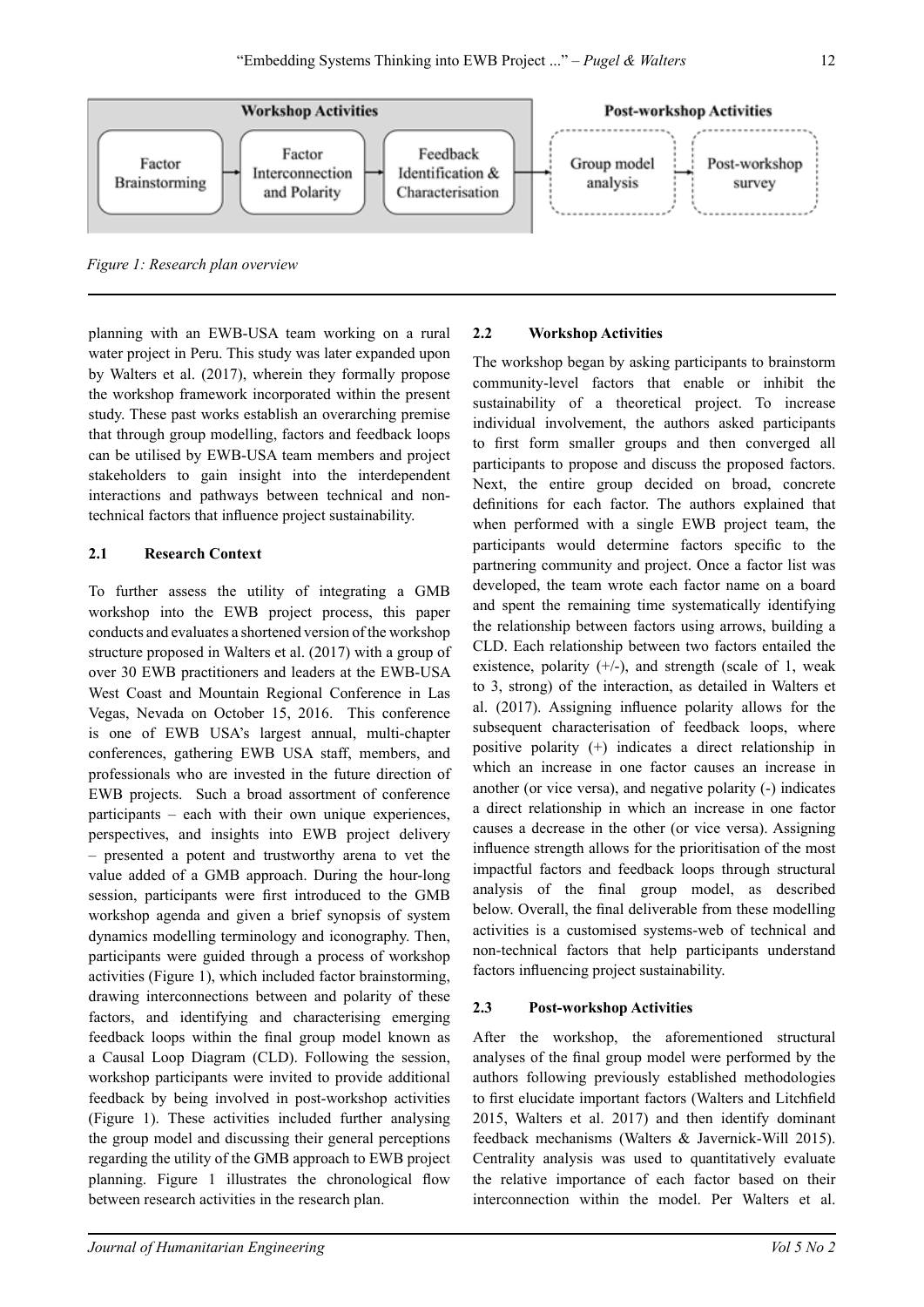(2017), degree (direct factor to factor relationships) and betweenness centrality (indirect bridges between factors) were used to score and then rank factor importance based on their interactions. To mathematically perform these centrality analyses the authors used the free network analysis software Gephi version 0.91 (gephi.org). For loop dominance, the final group CLD was redrawn in the free SD software VENSIM PLE (vensim.com) to systematically identify emergent feedback loops. Then, the averaged sum of influence scores contained within each feedback loop was evaluated to reveal which feedback mechanisms were dominant (most influential) based on their average score. For example, a four factor feedback loop with associated influence scores of 3 (strong), 2 (moderate), 2 (moderate), and 3 (strong), would have an average loop score of 2.5. Further details about these structural analysis processes are outlined in the referenced work.

The application and value of this approach was evaluated by EWB practitioners through a post workshop survey, which collected analysis, insights, and perceptions from the participants. The survey was administered in an anonymous, online format, and all workshop participants were invited to be involved. The post-workshop survey presented participants with a digitised version of the final group CLD, along with tables displaying the ranked factors for each centrality measure, and a table with the top five ranked feedback mechanisms. Participants were then asked the following questions to facilitate assessment of participant learning based on their interpretation of, and reaction to, the model results:

- 1. Is there anything that pops out when you look at this diagram? In particular, do you see any influences or feedback loops that appear to make sense (or not make sense) given the content of the project the group discussed?
- 2. Do any of the top five ranked loops in the table above seem to make sense (or not make sense) given the project context? If so, which one(s) pop out and why? What might you be able to conclude about the most important drivers on project success?
- 3. Given the nature of interpretation from each of the three centrality types outlined, do these results make sense or not? Are there factors that you think should have been (but were not) highly ranked, or vice versa, for any of these centrality measures?

Participants were asked to analyse these outputs and evaluate their ability to reveal project complexity, which were included for vetting and verification of previous work by Walters and Litchfield (2015). Building on this, participants were then asked to give their perceptions on the benefit and applicability of the workshop to EWB project planning and assessment by asking the following questions:

- 1. What do you think were the most useful aspects of the group model building process?
- 2. How did the GMB workshop enable insight (if any) into project complexity?
- 3. Were there any aspects of the modelling process that could be improved? If so, how might you recommend improving them?
- 4. Where do you think GMB workshops could be used (if at all) within the traditional EWB project planning and assessment phases (assessment, planning, implementation, monitoring and evaluation)?
- 5. On a scale from 1 (not useful at all) to 10 (very useful), how would you rank the utility of GMB workshops as a tool EWB student teams can use to plan and assess their projects?

The survey was designed to generate feedback that would reveal new perceptions about the approach from EWB professionals and practitioners and provide guidance and evidence for applications within EWB projects.

## **3 RESULTS & DISCUSSION**

Execution of the aforementioned workshop and postworkshop activities yielded a final group CLD that was discussed by the group, structurally analysed by the authors, and then presented to workshop participants for evaluation and analysis within an anonymous survey format. In this section, the final group model is presented, along with the structural analyses used to interpret factor importance and loop dominance. Workshop participant reactions to the implications of these structural analyses, along with their perceptions of workshop utility, are then presented alongside author insights and recommendations for future application of GMB workshops within the EWB project planning and assessment process.

## **3.1 Workshop Session Results**

The group identified seven community-level interactions and definitions (Table 1) that were modelled into a CLD based on their influences (Figure 2). During the identification and definition of factors, over twenty factors were identified by the group, which they then combined and distilled down to seven overarching factors. Aggregation of factors stimulated rich conversation on factor meaning and interpretation. For example, in the case of the factor "Government", workshop participants discussed how government stability encompassed both internal and external governments. However, when focusing on the social structures within a specific community, participants agreed that the same broad factor could be broken down into the most important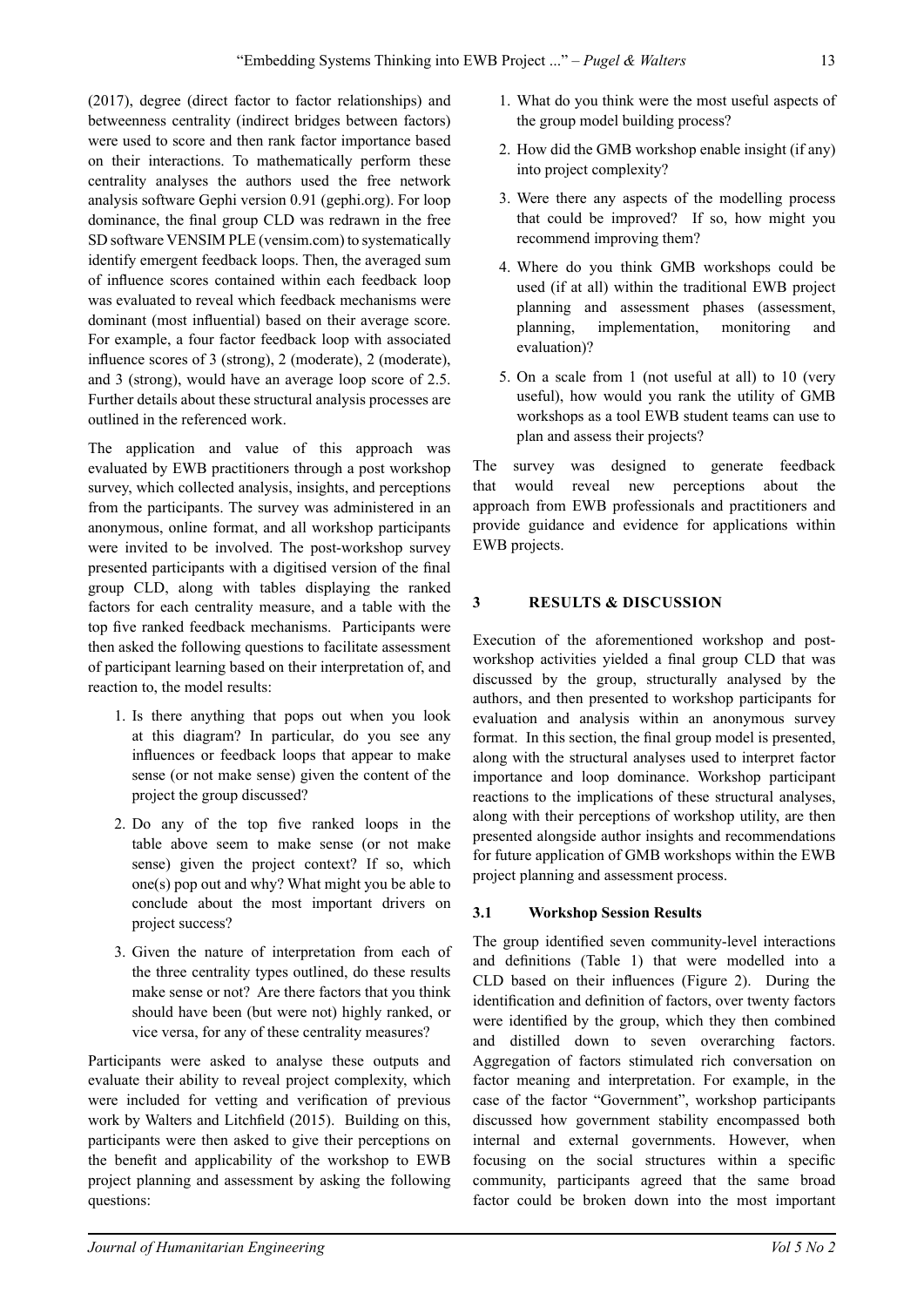decision-making bodies, such as internal governments at the family, class, and occupational level, and external governments at the local, state, and national level.

Structural analysis of the final group CLD (Figure 2) by the authors resulted in ranked scores for each factor's centrality, including degree-out (influence on other

factors), degree-in (dependence on other factors), and betweenness (indirect influence), as presented in Table 2. Analysis also resulted in feedback loop dominance scores, including characterisation and ranking, displayed in Table 3. As mentioned previously, Tables 2 and 3 were then presented to the participants to aid in the structural interpretation of the final group model.

*Table 1: Group-determined factors and their definitions*

| Factor                        | <b>Definition</b>                                      |
|-------------------------------|--------------------------------------------------------|
| Cost                          | Project is affordable                                  |
| Maintenance                   | Project is easy to maintain                            |
| Culture                       | Norms, religious influences                            |
| Government                    | Stability of internal and external government          |
| Design and Construction       | Available materials, good construction quality         |
| Community Involvement         | Community is involved in the design and implementation |
| Capacity of Community         | Skills, education of individuals                       |
| <b>Project Sustainability</b> | The long-term proper functioning of the water system   |



*Figure 2: A digitised version of the final group CLD, with influence strengths designated as 3-strong (red, thick), 2-moderate (blue, medium), and 1-weak (grey, thin).*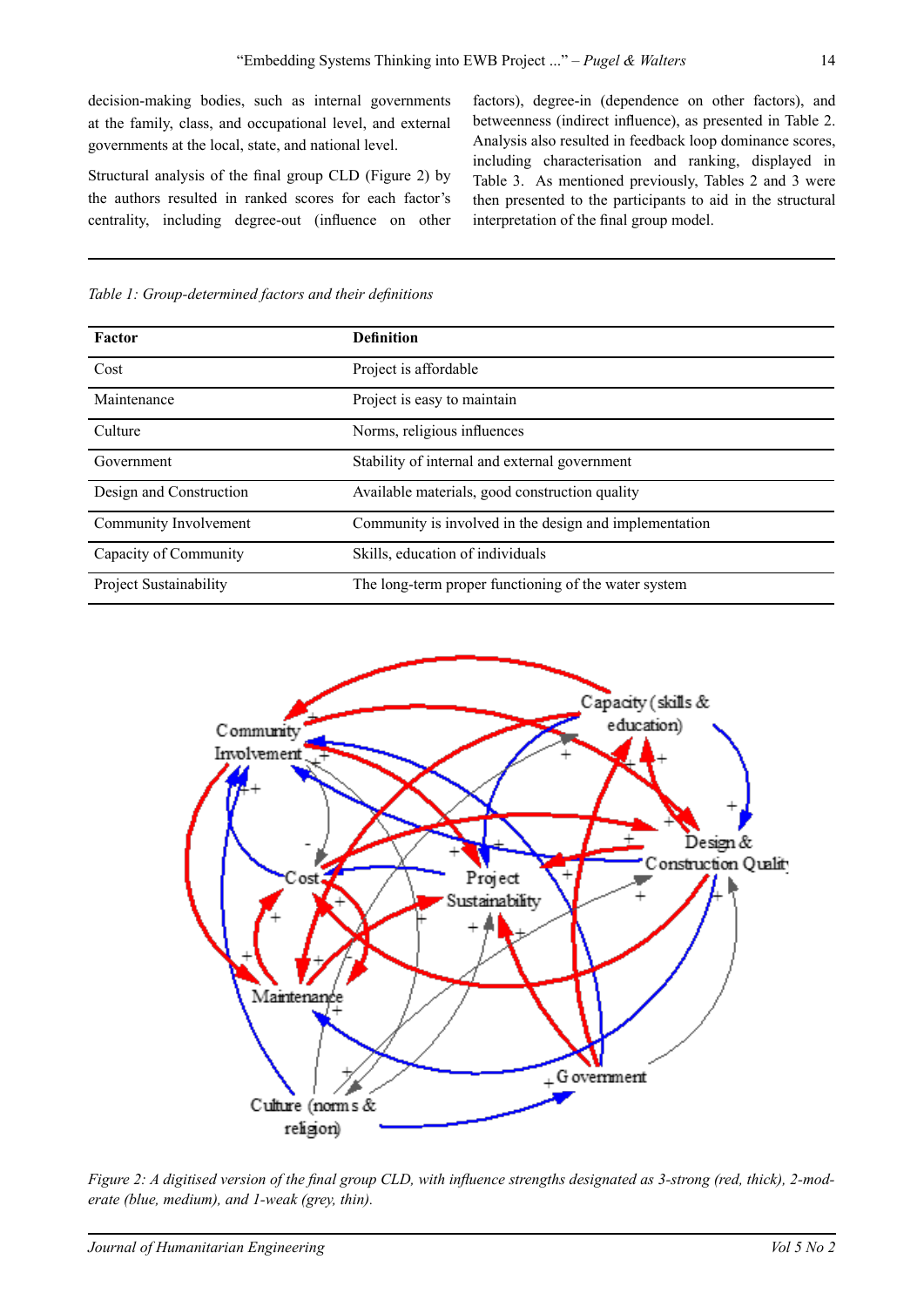| Rank           | Degree-out<br>(factor influencing) | Degree-in<br>(factor influenced by) | <b>Betweenness</b><br>(indirect influences) |
|----------------|------------------------------------|-------------------------------------|---------------------------------------------|
|                | Design and Construction (5)        | Project Sustainability (6)          | Community Involvement (13.2)                |
| $\overline{2}$ | Comm. Involvement (5)              | Comm. Involvement (5)               | Cost(11.3)                                  |
| $\mathcal{E}$  | Culture $(5)$                      | Design and Construction (5)         | Culture $(6.5)$                             |
| $\overline{4}$ | Capacity of Community (4)          | Cost(5)                             | Design and Construction (5.7)               |
| $\varsigma$    | Government (4)                     | Maintenance (3)                     | Project Sustainability (0.5)                |
| 6              | Cost(3)                            | Capacity of Community (3)           | Capacity of Community (0.5)                 |
|                | Maintenance (2)                    | Culture $(1)$                       | Maintenance $(0.3)$                         |

*Table 2: Centrality measures and ranking*

*Table 3: Loop characterisation and ranking*

| Rank | <b>Score</b> | Loop (Note: this can start at any factor and loop back around)                                                                     |
|------|--------------|------------------------------------------------------------------------------------------------------------------------------------|
|      | 2.80         | Project Sustainability $\rightarrow$ Cost $\rightarrow$ Design $\rightarrow$ Capacity of Community $\rightarrow$ Maintenance       |
|      | 2.80         | Project Sustainability $\rightarrow$ Cost $\rightarrow$ Design $\rightarrow$ Capacity of Community $\rightarrow$ Comm. Involvement |
|      | 2.67         | Project Sustainability $\rightarrow$ Cost $\rightarrow$ Maintenance                                                                |
|      | 2.67         | Project Sustainability $\rightarrow$ Cost $\rightarrow$ Design                                                                     |
|      | 2.60         | Project Sustainability $\rightarrow$ Cost $\rightarrow$ Design $\rightarrow$ Community Involvement $\rightarrow$ Maintenance       |
|      |              |                                                                                                                                    |

## **3.2 Survey Results**

Twelve of the EWB workshop participants provided extensive analysis of and feedback on the GMB workshop through an anonymous survey regarding structural interpretations of the final group CLD and on the utility and application of the approach. Salient participant responses for each question, along with associated insights into the merit and applicability of the proposed framework, are shown in Tables 4 and 5.

Observations noted by the participants showed that substantial insight was gained regarding the influence and dependence between factors as well as the paramount importance of non-technical, community-based aspects that influence the implemented technology. Visual and structural analysis of the final CLD, enabled participants to critically evaluate traditional assumptions made within EWB project planning and discover potentially problematic power relationships between the community and the EWB team. For example, one participant pointed out the connection between community involvement and the community's financial contribution of 5% of overall project costs required by EWB-USA. Realising that introducing additional economic structures could disrupt traditional power dynamics, the participant noted that this could indirectly "hurt a community relationship" and therefore impact project sustainability. Table 4 summarises the type of descriptive language used by participants within the post workshop survey and a summary of the insights gained by the visual and structural analysis of the final group model.

Participant responses regarding the utility of the GMB workshop yielded positive and constructive feedback regarding the modelling process and the complexities that it revealed, along with ways to improve upon future workshops. Participants emphasised the importance of applying the GMB workshop to the project "planning and assessment phases", but that overall it would be helpful "throughout… it should really be a working model that can continuously be improved" (GMB workshop participant). When asked to rank the utility of the methodology as a tool that EWB student teams can use to plan their projects (survey question 8), 80% ranked it as a 7 out of 10 or greater. Table 5 expands further on the added value of GMB workshops, as well as ways in which they might be improved upon and used within EWB project planning and development activities.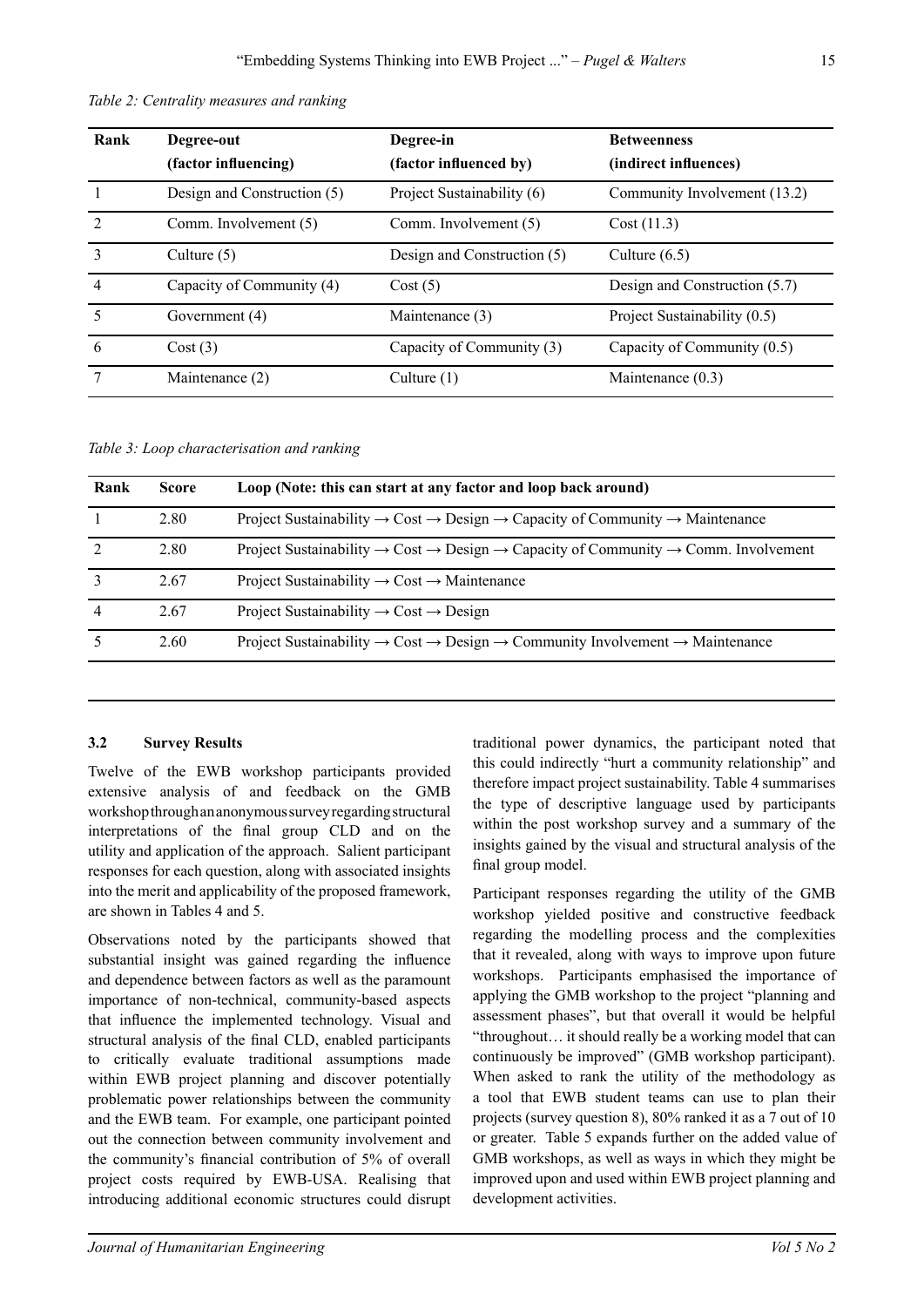*Table 4: Participant responses to structural analyses*

| Question                                    | <b>Participant Quote</b>                                                                                                                                                                                                                                                                                                                                                                                                                                                                                                                                                | Insight                                                                                                                                                                                                                                                                                                                 |
|---------------------------------------------|-------------------------------------------------------------------------------------------------------------------------------------------------------------------------------------------------------------------------------------------------------------------------------------------------------------------------------------------------------------------------------------------------------------------------------------------------------------------------------------------------------------------------------------------------------------------------|-------------------------------------------------------------------------------------------------------------------------------------------------------------------------------------------------------------------------------------------------------------------------------------------------------------------------|
|                                             | "I notice that cost has a lot of loops and<br>influences a lot of things. Government has a lot<br>of arrows coming out of it but not as many<br>going into it."                                                                                                                                                                                                                                                                                                                                                                                                         | The diagram itself is a tool that can<br>be used to visualise influences, and<br>reveals the complexities of project<br>sustainability.                                                                                                                                                                                 |
| 1. Things that popped out<br>in the diagram | "Only two of the eight factors are direct results<br>of engineering technical knowledge."<br>"Striking how much project sustainability is<br>reliant on factors related to community<br>structure."                                                                                                                                                                                                                                                                                                                                                                     |                                                                                                                                                                                                                                                                                                                         |
| 2. Top five ranked loops                    | "The capacity of the community and community<br>involvement drive the technical aspects of the<br>project (or at least should). When I look at the<br>feedback loops I see community involvement<br>and capacity of the community."<br>"The two quantitative factors of cost and design<br>which rely on technical knowledge are entirely<br>dependent on qualitative assessments of the<br>community."                                                                                                                                                                 | Non-technical factors greatly<br>influence project sustainability, both<br>directly and indirectly.<br>Workshop participants can better<br>envision the role of a technology in a<br>larger context.                                                                                                                    |
| 3. Factor ranks                             | "Maintenance has been such a critical issue in<br>many of the water system failures in developing<br>communities that it should be more complex and<br>interconnected to variables than is represented<br>here. I think the same factors that influence<br>community involvement would influence in turn<br>maintenance as well."<br>"I would have thought maintenance would be<br>higher ranked, but it makes sense that design<br>and community involvement would be a bigger<br>influence on the cost and sustainability of a<br>project than the other way around." | Whilst technical factors such as<br>maintenance are a focus of project<br>planning, participants realised that<br>project failures such as a lack of<br>maintenance may have been directly<br>or indirectly caused by non technical<br>factors. Thus, a more effective project<br>would consider non technical factors. |

16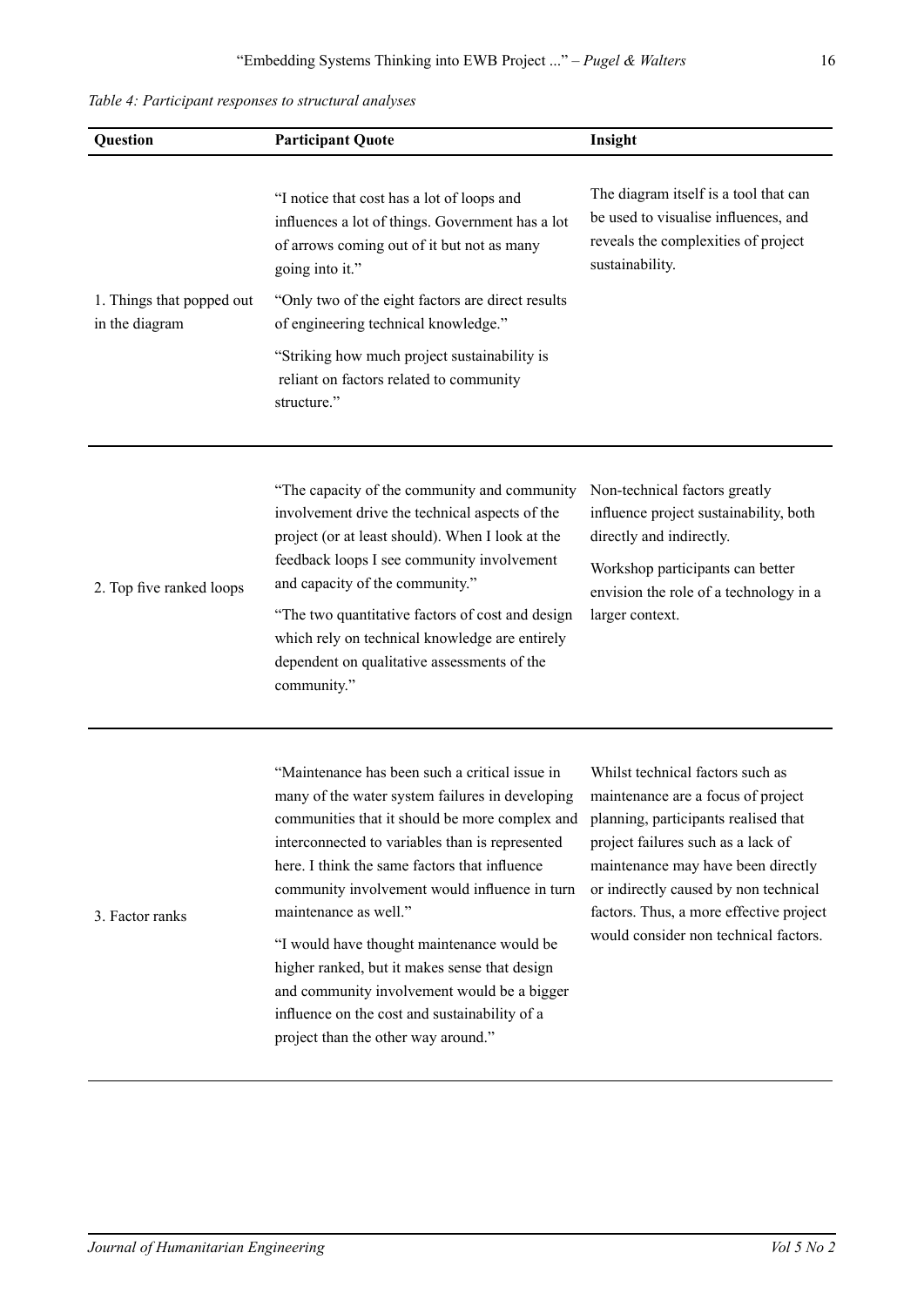*Table 5: Participant response on GMB workshop utility and application*

| Question                                                         | <b>Participant Quote</b>                                                                                                                                                                                                                                                                                                                                                                                                                                                                                                                                                                     | Insight                                                                                                                                                                                                                                                |
|------------------------------------------------------------------|----------------------------------------------------------------------------------------------------------------------------------------------------------------------------------------------------------------------------------------------------------------------------------------------------------------------------------------------------------------------------------------------------------------------------------------------------------------------------------------------------------------------------------------------------------------------------------------------|--------------------------------------------------------------------------------------------------------------------------------------------------------------------------------------------------------------------------------------------------------|
| 4. Most useful part of<br>GMB session                            | "Getting people to clearly establish a line of logic<br>and questioning if everyone was on the same page."<br>"Seeing the visual interconnectedness"<br>"Being able to rank which factors and loops are<br>the most important can help with prioritising for<br>projects"<br>"The activity highlights problematic assumptions"                                                                                                                                                                                                                                                               | The GMB workshop and final CLD<br>can be used to facilitate discussion<br>amongst teams and to reveal<br>interconnectedness, priorities, and<br>assumptions.                                                                                           |
| 5. How GMB enabled<br>insight into project<br>complexity         | "It clearly displayed how complex projects are.<br>With all the arrows pointing all over the place and<br>crossing everywhere, it is very clear how<br>everything relates to each other and the importance<br>of each factor."<br>"It really helped to visualise the complexity, which<br>I think could be really useful for new EWB<br>members."<br>"The workshop helped me see the big picture when<br>it comes to putting together a project."<br>"It was really cool to see the transfer of<br>qualitative rankings to quantitative rankings so<br>influences could be better analysed." | Both the process of creating the<br>model and the final CL diagram help<br>to reveal project complexity.<br>Through modelling, project<br>complexity and ultimately<br>sustainability can be clearer through<br>both visualisation and quantification. |
| 6. Improvements to<br>framework                                  | "This in only an hour (instead of three) the process<br>was pretty flawed in my view. However, if I tried<br>the three-hour process I might have better feedback<br>on how to improve the process."<br>"Difficult to discuss with such a large group (harder<br>to have a shared understanding of things)."<br>"Different trains of logic a person can follow and if<br>the standards and definitions aren't clearly set then<br>it's easy to get confused."                                                                                                                                 | Whilst systems thinking perspectives<br>can be gained through this hour-long<br>workshop, the proposed framework<br>would provide longer sessions with<br>a group that shares understanding of<br>a single project with more specific<br>factors.      |
| 7. Applicability to<br>other aspects of EWB<br>project lifecycle | "Throughout! Most importantly in planning and<br>learning - but it should really be a working model<br>that can continuously be improved upon."<br>"It can be applied in every step, especially<br>planning, implementing and evaluating. The more<br>specific the circumstances, the better the model will<br>work (I believe)"<br>"I think these workshops could be useful during the<br>assessment phase to determine a path to success,<br>and again during monitoring to observe how closely<br>the path was followed."                                                                 | The GMB process would supplement<br>both the planning and assessment<br>phases of EWB project planning and<br>assessment by allowing for greater<br>understanding of a project and its<br>impact.                                                      |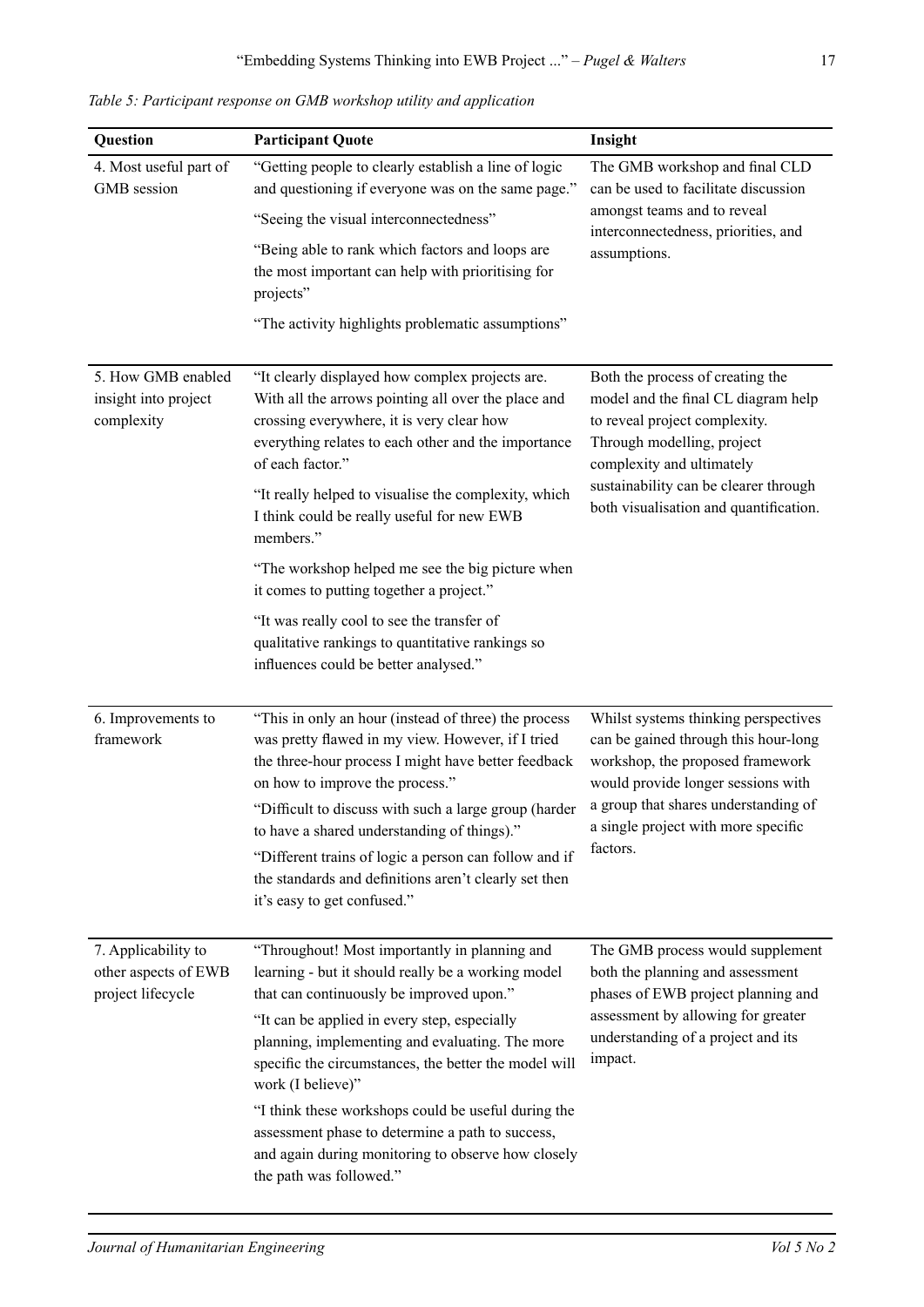#### **3.3 Limitations and Future Research**

In combination with the inherent limitations of GMB and SD modelling, possible limitations exist regarding how this study assessed GMB workshop participant learning and evaluated the utility and merit of GMB for sustainable EWB projects. First, the nature of the study did not afford the evaluation of participant learning based on their prior knowledge. As such, it was not possible to truly ascertain before and after-based improvements in participant understanding. Second, the open-ended survey questions provided only anecdotal evidence of workshop efficacy, where definitive evidence of GMB utility for EWB project sustainability would conceivably require investigating actual impacts of GMB activities on project outcomes. Finally, CLDs describe highly complex and often unquantifiable relationships in terms of semiquantifiable positive or negative relationships. Whilst this can be a useful way to gain insight into the complexities of a project, it might have provided an incomplete representation of the theoretical project used as an example in the workshop.

In support of the study's findings, however, Walters and Litchfield (2015) and Walters et al. (2017) definitively showed marked shifts in EWB team knowledge post GMB towards a more complete understanding of the systemic factors that influence project success. Similar improvements would be anticipated for future GMB workshops, including the one presented here. Moreover, Table 5 shows a connection between the exercise and participants' insights gained by modelling and interpreting important factors as a group. For example, participants gained a clear vision of the interdependent complexity of factors, developed a "big picture" understanding of the problem, and were able to transfer anecdotal understanding of the project to quantitative insights into factor importance, interaction, and dynamics. Often the true utility of modelling complex systems within a group setting are less contingent on creating an accurate model, and more in gaining knowledge on how system structure influences system behaviour (Bossel 2007, Vennix 1996, Box and Draper 1987; Walters et al. 2016). Moving forward, full verification of the merit and utility of GMB for EWB projects will require studies that draw connections between GMB-informed intervention strategies and practice with the sustainability of these interventions. Additionally, fruitful investigation could focus on the joint application of GMB workshops with community-level stakeholders as a way to validate and strengthen models developed and acted upon by project teams.

#### **4 Conclusion and Recommendations**

As the engineering field works to become more socially informed and sustainable, it must broaden and adapt to incorporate socio-cultural, economic, and political considerations into applications of science and technology. Therefore, SL experiences and organisations can strengthen their impact in low-resource areas by adapting to incorporate systems thinking into their projects. Unfortunately, many SL projects, such as those implemented by EWB, struggle to fully realise this impact due to a lack of sustained functionality of the built technology. Systems thinking applied to a technical project can be a tool both to highlight the factors that influence sustained functionality as well as to develop a holistic project approach that more effectively promotes social justice. Here we highlight a planning and evaluation framework developed by Walters & Litchfield (2015) and Walters et al. (2017), which uses GMB workshops to engender systems thinking within EWB student team planning and learning. EWB practitioner perspectives are then evaluated to determine how and where the approach could be incorporated into EWB projects to increase project sustainability.

Presented in a workshop format to EWB-USA members at the 2016 West Coast and Mountain Regional Conference, the proposed approach reveals project complexity to GMB participants through the process of brainstorming and defining of factors, the discussion of factor influence, and the interpretation of the final group model (CLD). Participants learn that overall project sustainability is directly and indirectly facilitated by technical factors (that they are familiar with) as well as non technical factors (that they did not immediately consider), enforcing the findings of Walters & Litchfield (2015) and Walters et al. (2017). This work builds on these findings by evaluating the perceived value that this approach adds to traditional planning and evaluation activities based on EWB practitioner opinion and identifying key areas of EWB projects where this approach can be applied. By both visually and quantitatively identifying influential connections, the final group CLD can supplement an EWB project team's discussion of priorities and assumptions that affect project sustainability. Thus, supported by the enthusiastic and constructive feedback given by the GMB workshop participants, it is recommended that the GMB process be integrated into EWB project planning and development activities. As identified by EWB-USA members here, this process could be embedded as a key exercise within the long-term EWB-USA PMEL framework, and could greatly supplement the planning and project assessment phases.

Lastly, as evidenced through this work, the integration of GMB workshops into EWB project planning, assessment and learning can range from a short one-hour modelling workshop to a time-intensive reoccurring set of multi-day workshops held over a project's duration. One compelling example of this fact was mentioned by a workshop participant, who wrote:

"Inspired by this workshop, we did a mini-version of this during our first project meeting to help newcomers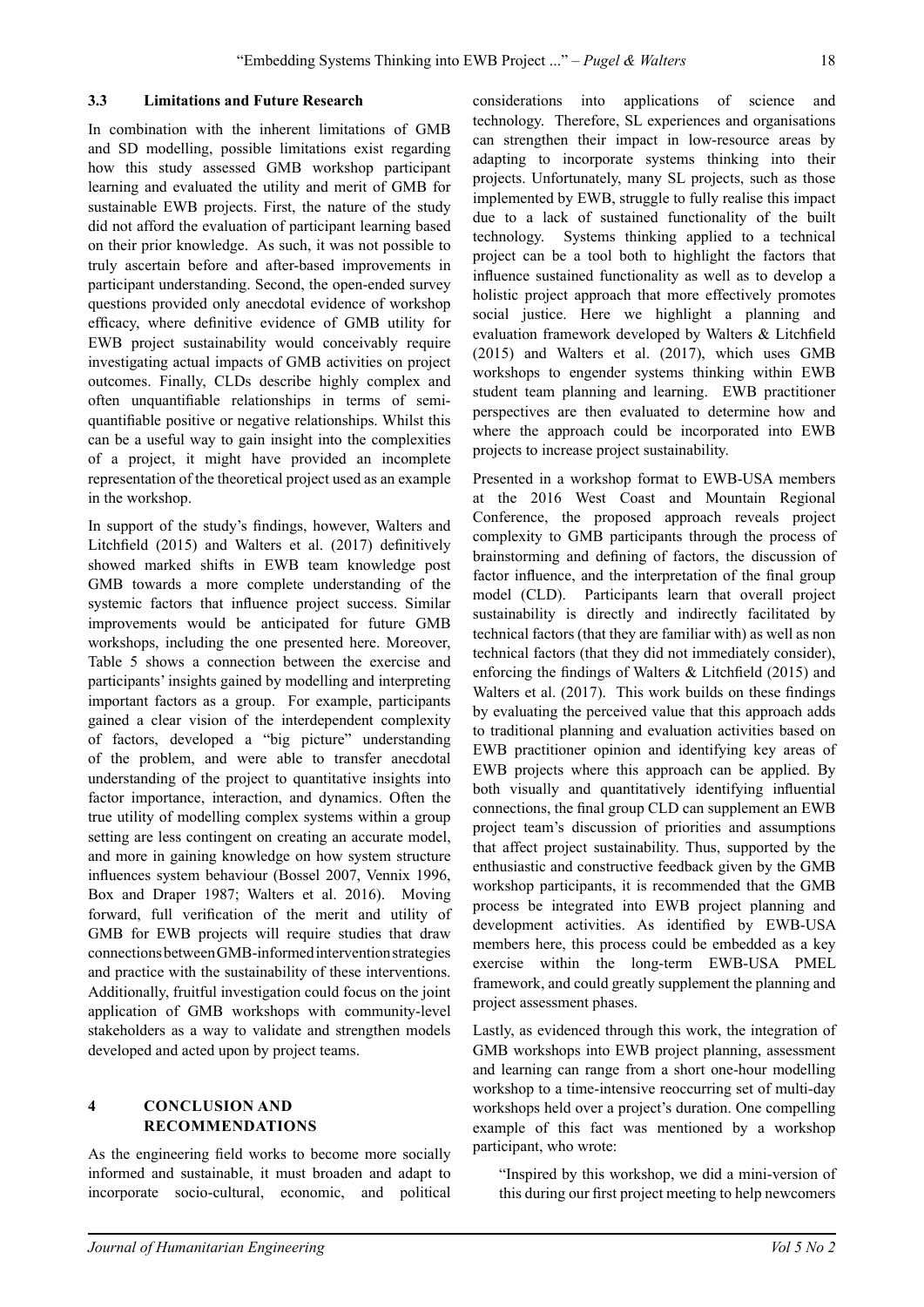get an overall picture of the project and understand its complexity. The more we discussed, the more people were able to think about the project, ask questions about it, and become more invested in it. We didn't go through the whole process of looking for feedback loops (due to time constraints), but it was definitely helpful just to have a way to facilitate project discussion."

Indeed, it appears the added value of such systems thinking exercises, regardless of the intensity of application, can have a powerful impact on the individual and group's understanding of project complexity.

## **5 ACKNOWLEDGEMENTS**

We would like to offer our sincere thanks and gratitude to the GMB workshop participants, both for their energy and enthusiasm during the workshop, as well as for their willingness to provide insightful comments regarding workshop utility following the workshop. We would also like to sincerely thank the JHE reviewers for their time and effort in providing tremendously thoughtful comments and insights for this paper.

# **6 REFERENCES**

Amadei, B 2016, *A systems approach to modelling community development projects*, Momentum Press LLC, New York, NY.

Amadei, B, Sandekian, R & Thomas, E 2009, 'A model for sustainable humanitarian engineering projects', *Sustainability,* vol. 1, no. 4, pp. 1087–1105.

ASME 2011, T*he state of mechanical engineering: today*  and beyond, viewed 11 November 2016, [https://www.asme.](https://www.asme.org/getmedia/752441b6-d335-4d93-9722-de8dc47321de/State-of-Mechanical-Engineering-Today-and-Beyond.aspx
) [org/getmedia/752441b6-d335-4d93-9722-de8dc47321de/](https://www.asme.org/getmedia/752441b6-d335-4d93-9722-de8dc47321de/State-of-Mechanical-Engineering-Today-and-Beyond.aspx
) [State-of-Mechanical-Engineering-Today-and-Beyond.aspx](https://www.asme.org/getmedia/752441b6-d335-4d93-9722-de8dc47321de/State-of-Mechanical-Engineering-Today-and-Beyond.aspx
)

Bagheri, A, Darijani, M, Asgary, A & Morid, S 2010, 'Crisis in urban water systems during the reconstruction period: a system dynamics analysis of alternative policies after the 2003 earthquake in Bam-Iran', *Water Resources Management,* vol. 24, no. 11, pp. 2567–2596.

Barlas,Y 1996, 'Formal aspects of model validity and validation in system dynamics models', *System Dynamics Review,* vol. 12, no. 3, pp. 183-210.

Berg, DR, Lee, T & Buchanan, E 2016, 'A methodology for exploring, documenting, and improving humanitarian service learning in the university', *Journal of Humanitarian Engineering*, vol. 4, no. 1, viewed 30 December 2016, [http://](http://www.ewb.org.au/jhe/index.php/jhe/article/view/47) [www.ewb.org.au/jhe/index.php/jhe/article/view/47](http://www.ewb.org.au/jhe/index.php/jhe/article/view/47)

Bossel, H 2007, *Systems and models: complexity, dynamics, evolution, sustainability,* Books on Demand, Norderstedt, Germany.

Box, GEP, & Draper, NR 1987, *Empirical Model Building and Response Surfaces,* John Wiley & Sons, New York, NY. Chan, A & Fishbein, J 2009, 'A global engineer for the global community', *The Journal of Policy Engagement,* vol. 1, no. 2, pp. 4–9.

EWB-USA 2014, *Planning, monitoring, evaluation, and learning program: program description,* viewed 14 June 2016, [http://www.ewb-usa.org/files/2015/05/PMEL-](http://www.ewb-usa.org/files/2015/05/PMEL-
Program-Description.pdf)[Program-Description.pdf](http://www.ewb-usa.org/files/2015/05/PMEL-
Program-Description.pdf)

EWB-USA 2015, *Engineers Without Borders USA: 2015 annual report,* viewed 10 November 2016, [http://www.ewb](http://www.ewb-usa.org/files/EWB-AR-2015-FINAL.pdf
)[usa.org/files/EWB-AR-2015-FINAL.pdf](http://www.ewb-usa.org/files/EWB-AR-2015-FINAL.pdf
)

Hjorth, P & Bagheri, A 2006, 'Navigating towards sustainable development: a system dynamics approach', *Futures*, vol. 38, no. 1, pp. 74–92.

Lucena, J, Schneider, J & Leydens, JA 2010, 'Engineering and sustainable community development', *Synthesis Lectures on Engineers, Technology and Society*, vol. 5, no. 1, pp. 1–230.

Luna-Reyes, LF, Martinez-Moyano, IJ, Pardo, TA, Cresswell, AM, Andersen, DF & Richardson, GP 2006, 'Anatomy of a group model-building intervention: building dynamic theory from case study research', *System Dynamics Review,* vol. 22, no. 4, pp. 291–320.

Meadows, DH, Meados, DL, Randers, J & Behrens III, WW 1972, *The limits to growth: a report for the Club of Rome's Project on the predicament of mankind,* Universe Books, New York.

Neely, K 2015, 'Complex adaptive systems as a valid framework for understanding community level development', *Development in Practice*, vol. 25, no. 6, pp. 785–797.

Neely, K & Walters, J 2016, 'Using causal loop diagramming to explore the drivers of the sustained functionality of rural water services in Timor-Leste', *Sustainability,* vol. 8, no. 1, p. 57.

Nieusma, D & Riley, D 2010, 'Designs on development: engineering, globalisation, and social justice', *Engineering Studies,* vol. 2, no. 1, pp. 29–59.

Pruyt, E 2010, 'Using small models for big issues: Exploratory System Dynamics Modelling and Analysis for insightful crisis management', in *18th International Conference of the System Dynamics Society,* pp. 25–29, viewed 19 March 2014, [http://www.systemdynamics.org/](http://www.systemdynamics.org/conferences/2010/proceed/papers/P1266.pdf) [conferences/2010/proceed/papers/P1266.pdf](http://www.systemdynamics.org/conferences/2010/proceed/papers/P1266.pdf)

Ramalingam, B & Jones, H 2008, *Exploring the science of complexity: ideas and implications for development and humanitarian efforts,* Overseas Development Institute, London.

Richardson, GP 2011, 'Reflections on the foundations of system dynamics: foundations of system dynamics', *System Dynamics Review*, vol. 27, no. 3, pp. 219–243.

Richardson, GP 2013, 'Concept models in group model building', *System Dynamics Review*, vol. 29, no. 1, pp. 42– 55.